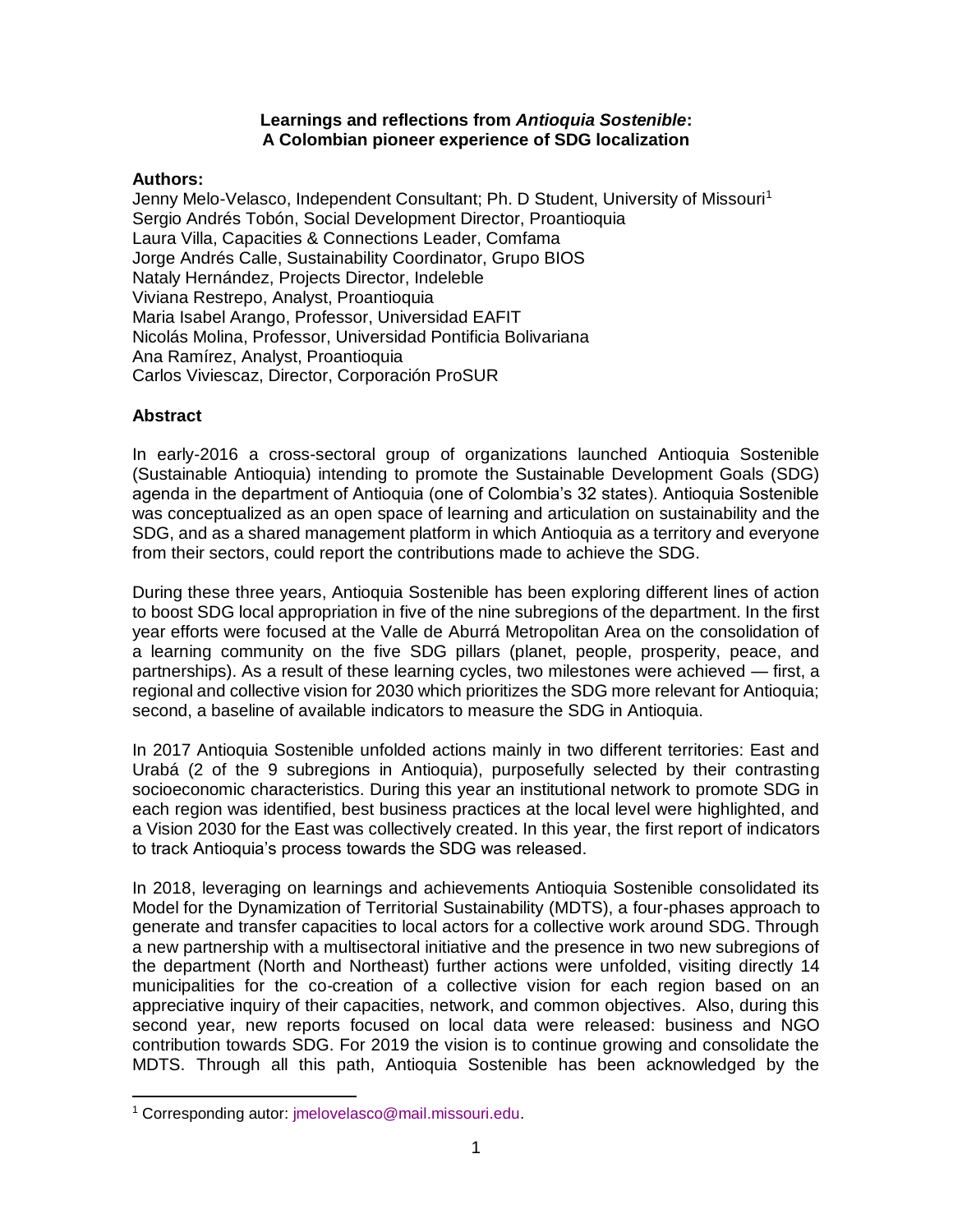Colombian branch of UNDP as the most significant experience of SDG localization in the country.

This paper written by the Lead Team of Antioquia Sostenible presents the Model for the Dynamization of Territorial Sustainability, synthesizes milestones and pitfalls of this threeyear experience on governance, cross-sectoral collaboration, and SDG localization, and reflects on the replicability conditions of this initiative across similar territories.

## **1. Antioquia Sostenible: The beginning**

 $\overline{a}$ 

Antioquia Sostenible takes up lessons learned from other exercises in territorial prospective<sup>2</sup> performed in Antioquia<sup>3</sup> since the nineties and is framed within an interest in pushing forward the creation of a new vision of the future that is consistent with the pursuit of sustainable and equitable development and the framework of the 2030 development agenda promoted by the United Nations.

Antioquia Sostenible is a cross-sectoral initiative that encourages the appropriation and localization of the 17 Sustainable Development Goals in Antioquia through permanent measurement, routes for territorial action and knowledge management. It was introduced in April 2016 with the purpose of creating an open space for learning and articulation, directed at organizations in Antioquia's three sectors and managing knowledge about the topics of sustainability and Sustainable Development Goals (SDG). In the long term, Antioquia Sostenible aims to be an intersectoral strategy oriented to reporting on a unified statistics and practices platform that accounts for the sectoral contributions toward the creation of a socially responsible territory.

Antioquia Sostenible is headed by a lead team composed of private organizations including business foundations (Proantioquia in the coordination and leadership roles), business associations (Corporación ProSUR), think-tanks (Centro de Pensamiento Social and INNOVE<sup>4</sup> ) and universities (Universidad Pontificia Bolivariana and Universidad EAFIT). The initiative has the support of large companies (Empresas Públicas de Medellín, ISAGEN) and social organizations of a private nature (Comfama).

Since its introduction in 2016 and until now, the initiative has experienced an organic growth process in the pursuit of its target regarding the territorial localization of the SDG. There are three key moments in its history: the setting in motion of the initiative, the start of the subregional routes for the appropriation of sustainability and the strengthening of the SDG appropriation exercises.

The following section presents the main elements of the process experienced in each of these moments.

 $2$  The following are examples of these exercises: Informe Monitor (1995); Visión Antioquia Siglo XXI (1997), Plan Estratégico para Antioquia -PLANEA- (1998), Plan Integral de Desarrollo Metropolitano – PIDM - Metrópoli 2008-2020 (2000), Plan Regional de Competitividad para Medellín, Valle de Aburrá y Antioquia (2009); Plan Director Bio2030 (2011) and Horizontes 2030 - Oriente, Aburrá y Occidente (2012).

 $3$  Antioquia is a department composed by 125 municipalities, which are grouped in 9 subregions (Valle de Aburrá, Bajo Cauca, North, Northeast, Southwest, Urabá, West, East and Middle Magdalena).

 $<sup>4</sup>$  These two organizations were present at the beginning of Antioquia Sostenible, but ceased their operations</sup> later on. During 2016 and 2017, INNOVE assumed the technical and methodological leadership of the initiative's setting in motion.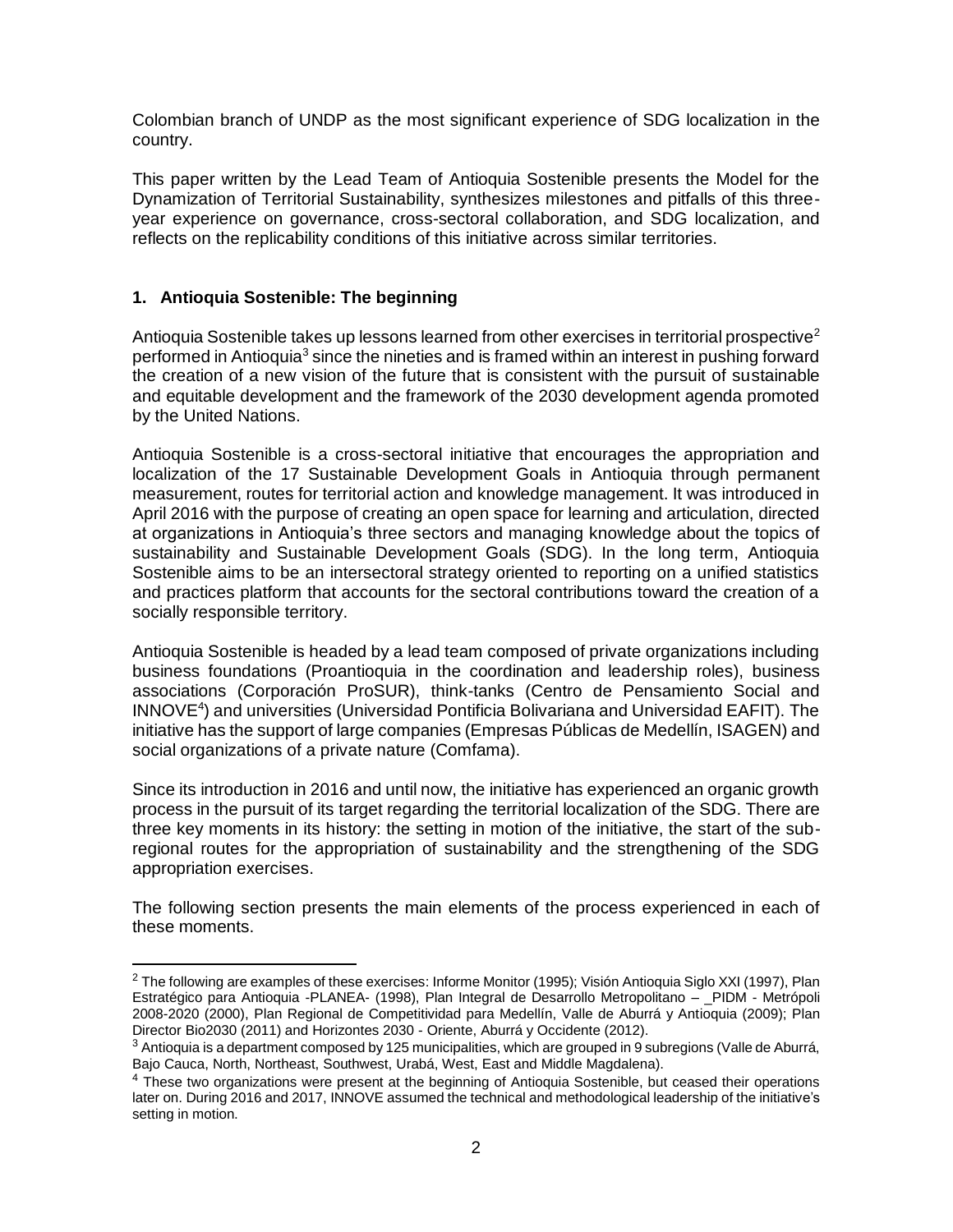#### *Year 2016: setting in motion of the initiative.*

The initiative's first year had as a target the creation of a learning community on the Sustainable Development Goals in the Metropolitan Area<sup>5</sup> and the creation of *Visión Antioquia Sostenible 2030* (Sustainable Antioquia Vision 2030) as a territorial prospective proposal that brings together a shared horizon of actions and collective regional goals, all in the key of Sustainable Development Goals. To that end, the lead team developed a methodology of lectures in five cycles of knowledge related to the pillars proposed by the UN: Planet, People, Prosperity, Peace and Partnerships. These lectures were aimed at organizations in the public, private and academic sectors in Antioquia. Each of the cycles took place between April and December in the way of 8 workshops in which 600 people representing around 60 organizations participated. Drawing from the development of the learning community, it was possible to consolidate *Visión Antioquia Sostenible 2030*, which was formulated in terms of high-level goals, means and essential conditions presented as a territorial aspiration.



#### **Figure 1. Visión Antioquia Sostenible 2030. (Sustainable Antioquia Vision 2030)**

*For 2030, Antioquia must reduce the inequalities (SDG 10) expressed in its territorial conditions, in its inhabitants and the way they access opportunities. Just as well, positive peace must be guaranteed as a right and as a democratic expression of the state throughout all its territory (SDG 16). In order to achieve this, Antioquia must put an end to extreme poverty (SDG 1) and promote the equality of opportunities. The aforementioned, through education (SDG 4) expressed as a right and an opportunity for social mobility. Creating decent employment and economic growth (SDG 8) in all its regions, based on permanent partnerships between its agents (SDG17). The essential conditions include the promotion of sustainable communities and cities (SDG 11) that balance the urban and the rural, and allow taking effective action towards protecting the planet in all its dimensions (SDG 12, 13, 14 and 15). (Antioquia Sostenible, 2016).*

 $\overline{a}$ 

 $5$  The metropolitan area includes 10 municipalities from the Valle de Aburrá subregion including Medellín, Antioquia's capital.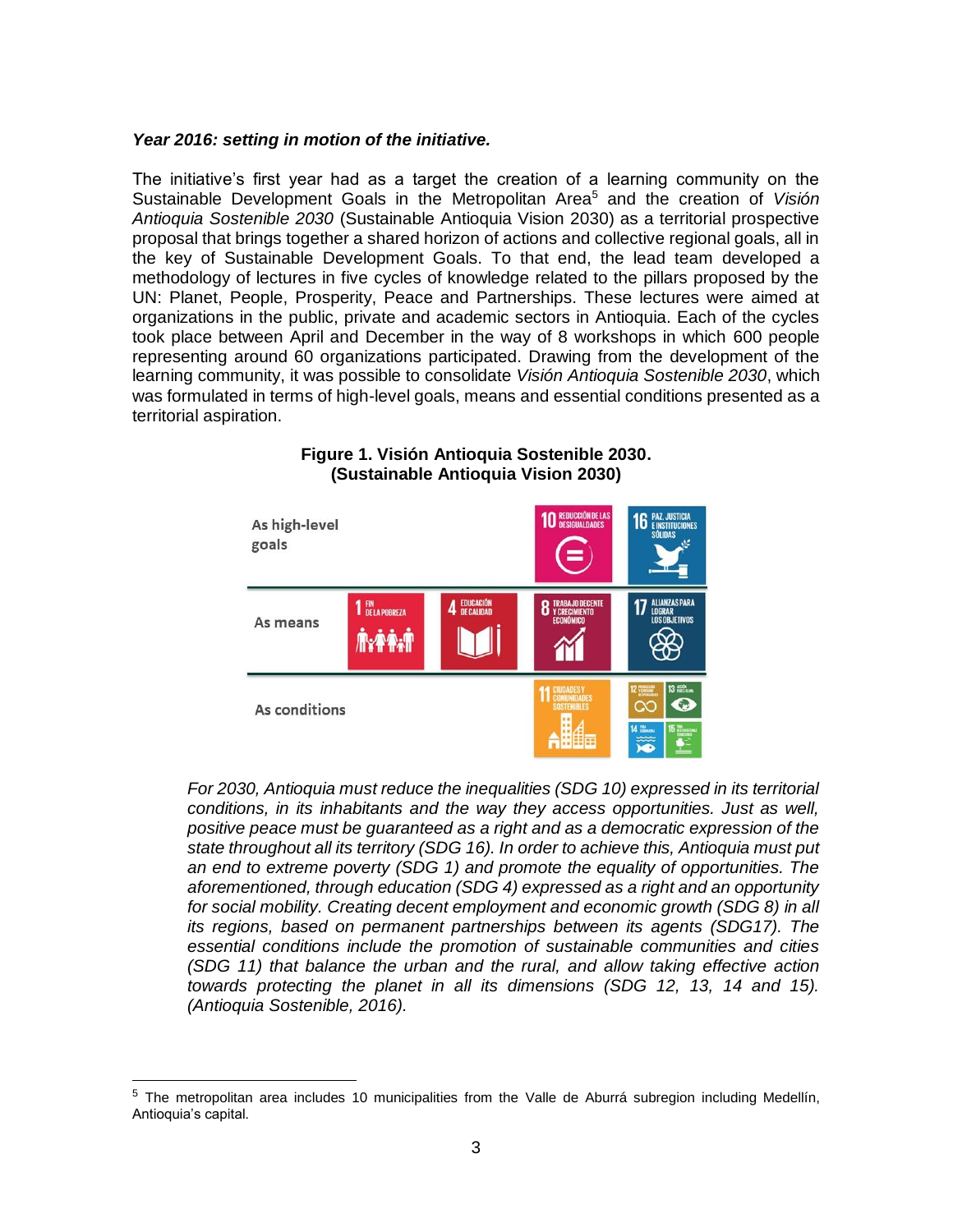*Visión Antioquia Sostenible 2030* has also made visible three territorial gaps that divide the department's 9 subregions:

- *Antioquia Pujante* ("Thriving Antioquia" Valle de Aburrá's Metropolitan area and aNear East)
- *Antioquia Cerrando Brechas* ("Antioquia Closing Gaps" North, Northeast and Southwest)
- *Antioquia Olvidada* ("Forgotten Antioquia": Urabá, Lower Cauca and Middle Magdalena).

At the end of said year, Antioquia Sostenible's multidisciplinary team devised the Baseline of available indicators in Antioquia for measuring SDG. This document identified 64 available indicators based on the goals established by the UN. This selection of indicators was made possible through a review of secondary sources, among which are the ones from the *Departamento Nacional de Estadísticas* (National Statistics Department/DANE), social and economic indicators about the department gathered by the *Centro de Pensamiento Social* (Center for Social Thinking), as well as public information available in the Governor's Office of Antioquia's Statistical Yearbook. This exercise allowed determining the quality and quantity of available information and the gaps that are found at a sub-regional level when it comes to making a thorough measurement and achieving the created vision in a joint way.

Furthermore, the work in 2016 was backed by a communications strategy of promotion and circulation that allowed advances in two fronts. On the first one, making the project visible at the local, national and international levels. On the second one, concretizing important international partnerships with leading organizations on the subject.

#### *Year 2017: Start of the sub-regional routes for the appropriation of sustainability.*

In the second year, *Antioquia Sostenible* prioritized three lines of work: 1) Sub-regional routes for the East and *Urabá Antioqueño*, 2) Platform for open data on sustainability and 3) Pilot project in the southern Valle de Aburrá. In addition to these, other aspects were developed such as strengthening the internationalization of *Antioquia Sostenible*.

The sub-regional work routes were implemented in order to take *Antioquia Sostenible* to the territories of the East and *Urabá*. This is the essence itself of the SDG territorial localization. These routes are based on the understanding that each subregion (in relation to the other subregions and also within itself) represents contrasting realities. The East, for instance, especially the *Valle de San Nicolás* area, represents a thriving *Antioquia* that follows the *Valle de Aburrá* in development opportunities. By contrast, *Urabá* and especially its more rural areas, synthesizes the forgotten *Antioquia* in which some fundamental rights have not been guaranteed yet.

This exercise with sub-regional routes allowed looking at and visiting the territories, identifying the network of territorial agents working toward sustainable development, their interests and specific ongoing projects, as well as the joint creation of a vision of the work at a sub-regional scale. The Eastern *Antioquia* Sub-regional Route took place during the second half of 2017 through the collection of secondary information and also the dialogue, and interactions with local agents and had ISAGEN and Grupo EPM as its main allies. Due to the particular institutional conditions at the time, the *Urabá* route was made using only secondary information and interviews with local agents.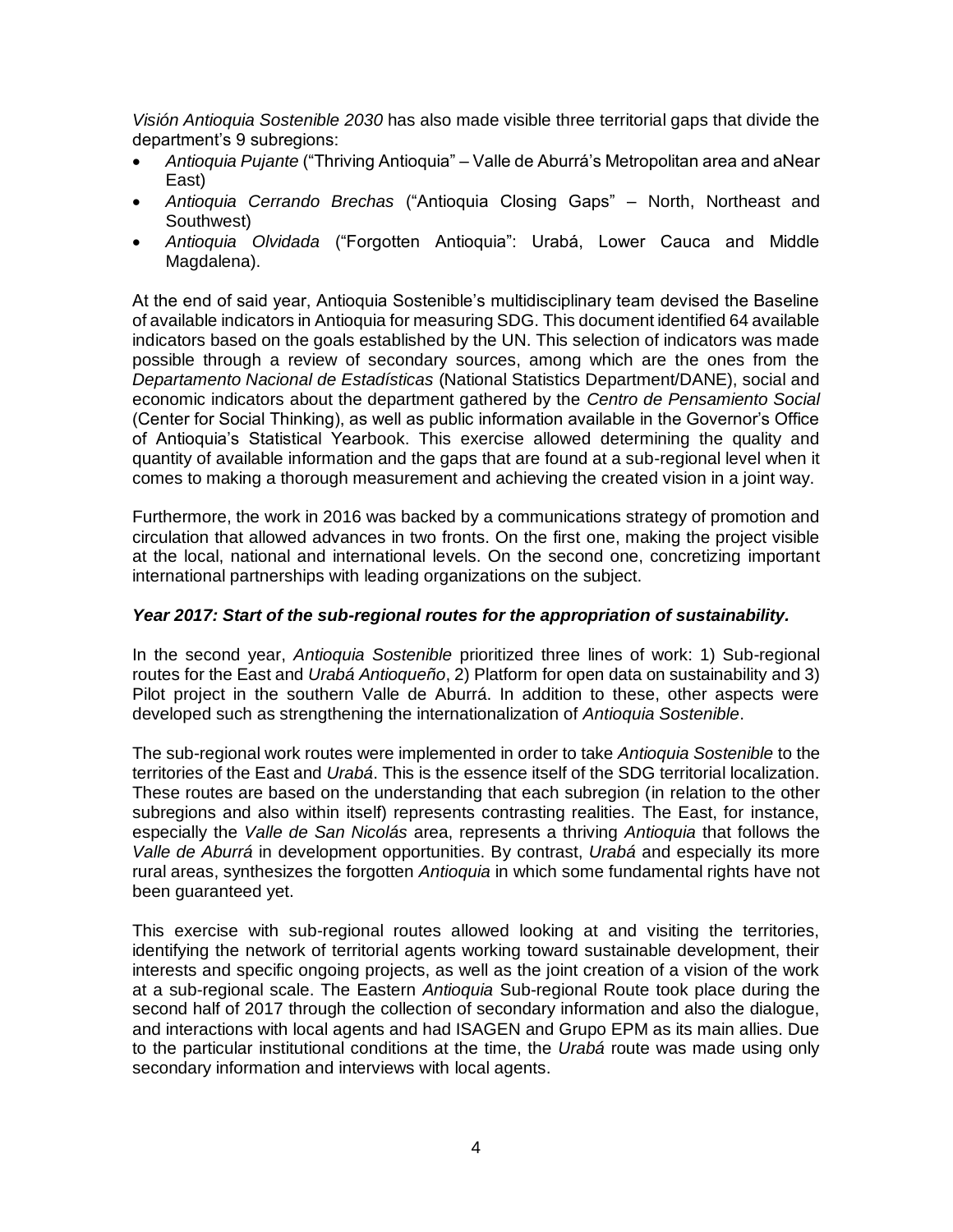Throughout this year, the open data platform continued with the exercise of measuring the public indicators for SDG in *Antioquia* and with the consolidation of relationships and joint work with different agents in order to achieve the integrated report of both business and social sectors. The indicators array devised in 2016 was revised and extended, resulting in a total of 73 measurable indicators.

The internationalization process during this year went even further, as expressed in partnerships with institutions such as Earth Institute and Economic Commission for Latin America and the Caribbean – ECLAC for sharing information and taking part in events in a joint way. This process allowed the initiative to find spaces to validate and position itself as a different and innovative practice. Likewise, the challenge of designing a sustainability model at a regional level became greater, a particularly demanding matter given that there are no similar strategies at a national or international level that can be taken as benchmarks.

#### *Year 2018: Strengthening of the SDG' appropriation exercises.*

Toward the end of 2017 and with the intention of continuing and furthering a self-examination exercise supported by action, the lead team carried out an evaluation of the work already performed and concluded that for 2018 it was necessary to separate its action framework in two aspects. First, the creation of a backing for the intervened subregions so they can successfully appropriate the SDG to their own dynamics. Second, the definition of new work subregions, taking into account the presence of strategic agents, with the opportunity of furthering the degree of mapping and intervention, reaching municipal levels this time.

As a result of this prioritization, a collaborative work with the EPM–PNUD partnership was consolidated and set in motion in 2018 in order to make progress in the Sustainable North and Northeast initiatives. These routes took place between August 2018 and February 2019 through work in 14 municipalities that allowed the development of a situational framework, the identification of the ecosystem of agents, the mapping of significative experiences at this level and the creation of a view at the sub-regional level that takes into account the involvement of a wide group of actors. Due to their intensity, these two routes allowed the testing of the sub-regional route methodology in different scenarios, improving it and feeding it back, as well as making evident the challenges of interinstitutional work at different scales.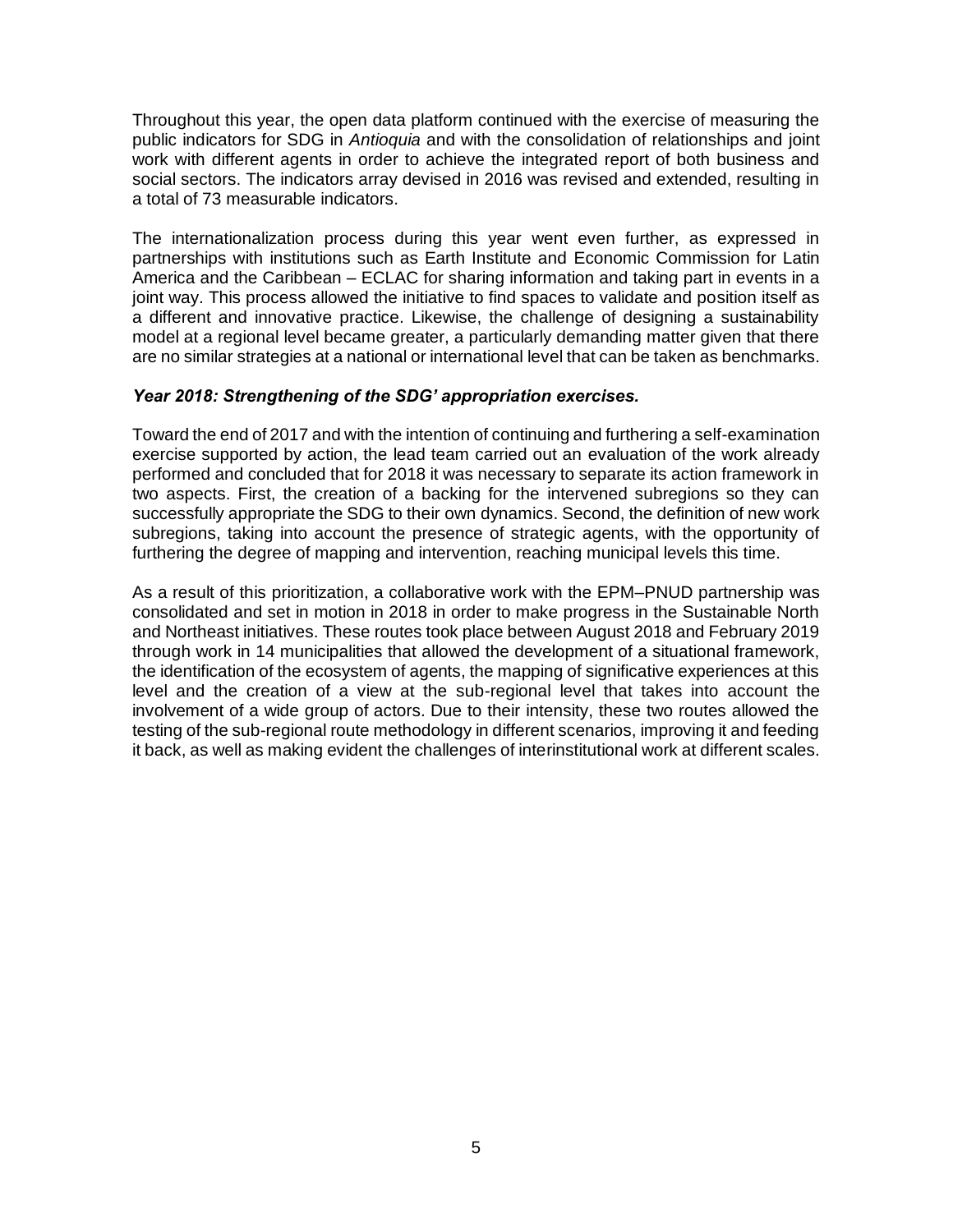

## **Figure 2. summary of all the milestones and achievements of the Antioquia Sostenible process during its first three years.**

# **2. Model for the Dynamization of Territorial Sustainability.**

The road traveled by *Antioquia Sostenible* has been one with an action-reflection focus which has allowed the conceptualization of a proven model based on two main components: prospection and territorial action. Chart 1 includes all the elements from both components of the model for the dynamization of territorial sustainability.

### *Territorial prospective*

Territorial prospective explores and views the future of a territory and aims to understand which are the process that would allow the required transformations. It identifies the possible factors for change involved, the socio-territorial processes and the interests that are in play. Territorial prospective, which is the starting point and structuring axis of the model, is materialized with the creation of a vision for 2030 in the context of SDG implementation that helps establishing both imaginaries and projections of different territorial agents in one same exercise. The vision for 2030 is a conceptual source and a metric for focusing actions in the territory in a horizon of over 10 years.

This prospective is composed of two subcategories that strengthen it at the same time: knowledge management and measurement and evaluation. *Knowledge management* for Antioquia Sostenible means the collective creation in a horizontal way, transfer of knowledge on SDG and the documentation and socialization of the products made in each workspace. The *measurement and evaluation* imply the establishment of cross-sectoral indicators' baselines, the search for public information and a process of constantly updating this information.

### *Territorial action*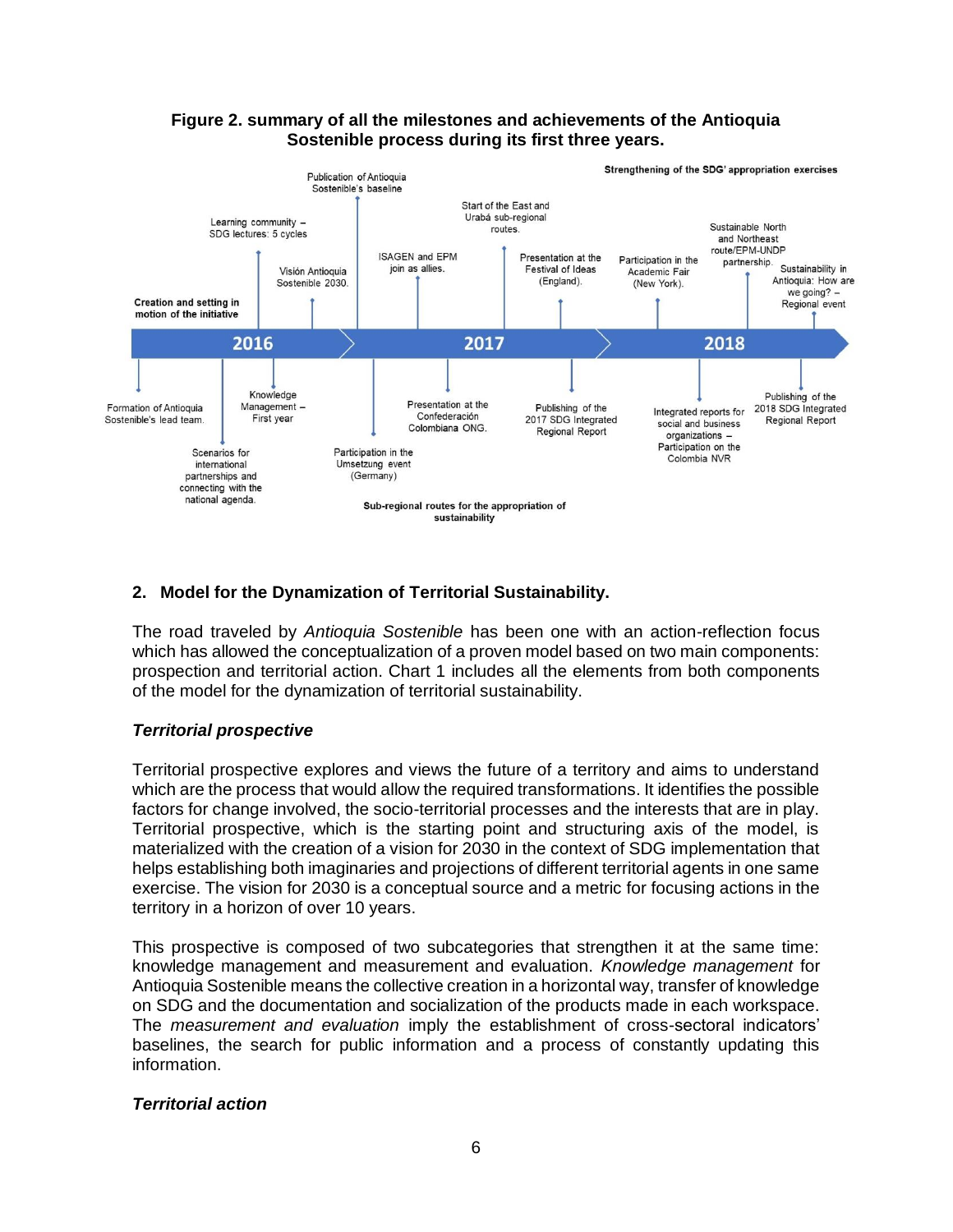The second component is territorial action, which refers to the concrete way of getting to the territories in order to develop collective agendas based around sustainable development and accomplishing a reinforcement of the capacities of the local ecosystem of agents. The territorial action component is composed of four subcategories: social appropriation of knowledge, institutional strengthening, collective territory planning and territorial governance.

The *social appropriation of knowledge* refers to the scenarios of knowledge exchange and horizontal work that allow acknowledging and making the voice of local agents heard. To this end, methodologies based on participative leadership (Art of hosting) have been developed that allow a process of co-creation in the local routes and the identification of local partnerships that make regional sustainability possible in the short term.

*Institutional strengthening* implies the acknowledgement of all the institutional agents that must be invited and involved, as well as the creation of a joint work blueprint toward a common agenda considering the individual roles and interests.

*Collective planning* implies the availability of information for appropriate decision making and, at the same time, the opening of scenarios for deliberation and discussion with both social and civic representativity that contribute to the management of changes in response to the territory's different environmental, social, cultural and political needs.

Finally, *territorial governance* refers to the establishment of a complex partnership system between multiple agents that are interdependent with each other and, at the same time, possess multiple interests and visions on the solution of collective problems. The dynamics of the lead team and the relations established at a sub-regional level can be found at the heart of this governance.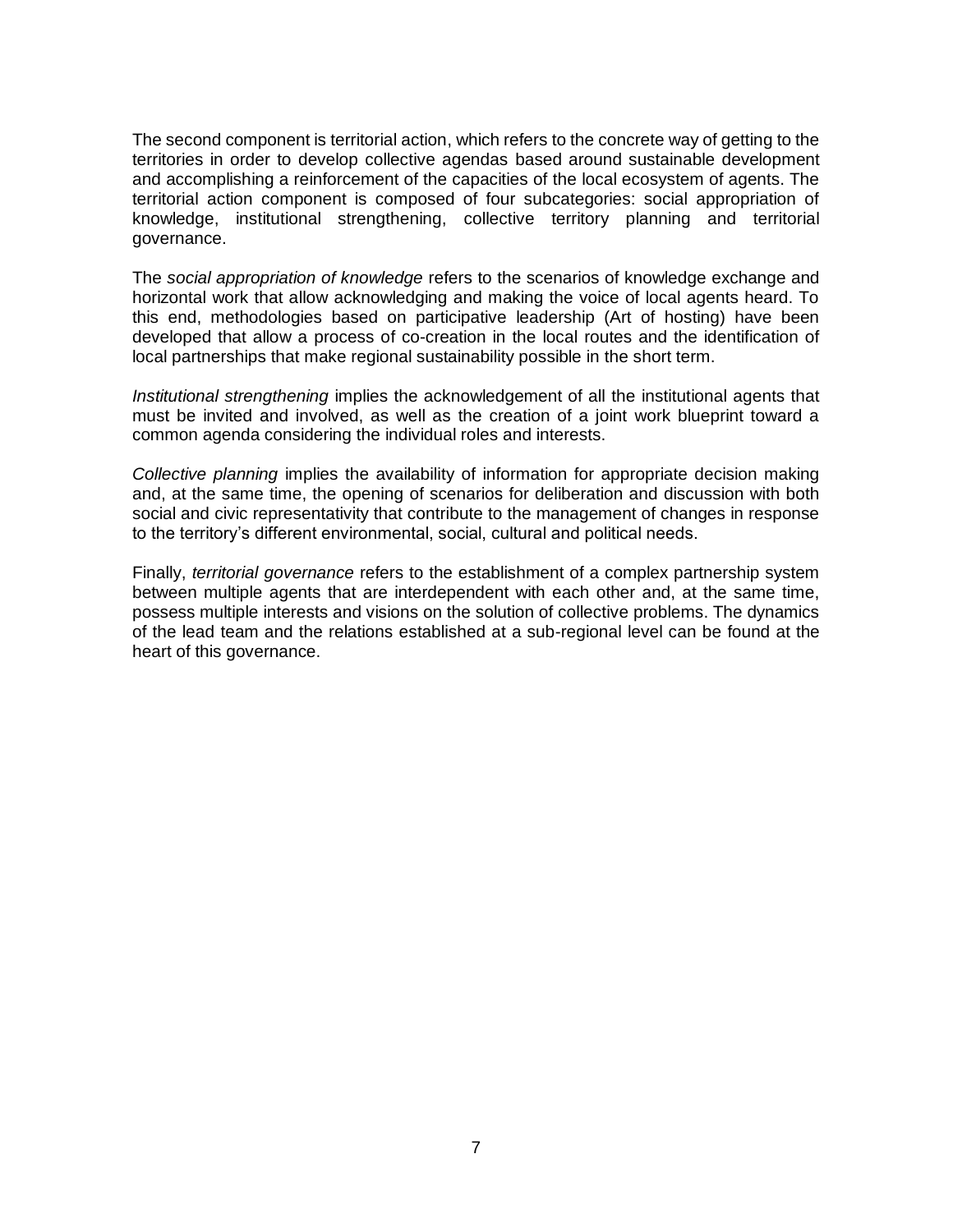| <b>Territorial Prospective</b>                                                                                                                                                                                                                                                                                                                                                                                                                             |                                                                                                                                                                                                                                                                 | <b>Territorial Action</b>                                                                                                                                                                                                                                                                                                                                                                                                                  |                                                                                                                                                                                                                                                                                                                                                                                                                       |                                                                                                                                                                                                                                         |                                                                                                                                                                                                                                 |  |
|------------------------------------------------------------------------------------------------------------------------------------------------------------------------------------------------------------------------------------------------------------------------------------------------------------------------------------------------------------------------------------------------------------------------------------------------------------|-----------------------------------------------------------------------------------------------------------------------------------------------------------------------------------------------------------------------------------------------------------------|--------------------------------------------------------------------------------------------------------------------------------------------------------------------------------------------------------------------------------------------------------------------------------------------------------------------------------------------------------------------------------------------------------------------------------------------|-----------------------------------------------------------------------------------------------------------------------------------------------------------------------------------------------------------------------------------------------------------------------------------------------------------------------------------------------------------------------------------------------------------------------|-----------------------------------------------------------------------------------------------------------------------------------------------------------------------------------------------------------------------------------------|---------------------------------------------------------------------------------------------------------------------------------------------------------------------------------------------------------------------------------|--|
| Knowledge<br><b>Management</b>                                                                                                                                                                                                                                                                                                                                                                                                                             | <b>Measurement and</b><br><b>Evaluation</b>                                                                                                                                                                                                                     | <b>Social</b><br>Appropriation<br>of<br>Knowledge                                                                                                                                                                                                                                                                                                                                                                                          | <b>Institutional</b><br>Strengthening                                                                                                                                                                                                                                                                                                                                                                                 | <b>Collective</b><br><b>Territory</b><br><b>Planning</b>                                                                                                                                                                                | <b>Territorial Governance</b>                                                                                                                                                                                                   |  |
| • Scenarios<br>for<br>discussion<br>and<br>horizontal work.<br>• Management of the<br>shared vision of the<br>Antioquia<br>future:<br>Sostenible 2030.<br>$\bullet$ Best<br>practices<br>systematization.<br>• Process<br>systematization.<br>• Transfer<br>of<br>the<br>for<br>Model<br>the<br>of<br>Dynamization<br><b>Territorial</b><br>Sustainability<br>(MDTS).<br>· Internationalization.<br>• Model's networking<br>and communication<br>strategy. | • Baseline<br>and<br>indicators array.<br>• Permanent<br>logs<br>and reports at the<br>business, social<br>and public levels<br>on the challenges<br>and<br>achievements in<br>fulfilling the SDG.<br>• Information<br>and<br>territorial analysis<br>platform. | $\bullet$ Learning<br>communities.<br>• Pedagogical<br>methodologies for<br>SDG (integration<br><b>SDG</b><br>the<br>of<br>language in local<br>dynamics).<br>• Collective<br>mobilization<br>exercises.<br>in<br>$\bullet$ Exercise<br>territorial<br>appropriation<br>through its agents<br>capacities,<br>and<br>territorial<br>the<br>realities.<br>• Communication<br>for<br>the<br>development<br>or<br>territorial<br>dynamization. | $\bullet$ Lead<br>team<br>consolidation<br>• Implementation of<br>the Sub-Regional<br><b>SDG</b><br>Routes<br>(transverse).<br>• Knowledge<br><b>of</b><br>local agents.<br>• Institutional<br>ecosystem (in two<br>ways, at a macro<br>level<br>for<br>partnerships and<br>a micro level for<br>territory).<br>• Installed<br>organizational<br>capacities - local<br>agents.<br>• Concrete actions<br>and projects. | • Participative process<br>- Civic participation<br>(transverse).<br>• Prioritization<br>and<br>collective creation of<br>the territory under<br>sub-regional<br>the<br>vision.<br>• Impact on the local<br>participative<br>processes. | • Acknowledgement<br>among local agents.<br>• Networking<br>partnerships<br>and<br>agendas for leveraging<br>development.<br>• Shared management of<br>territorial agendas.<br>• Dialogue methodology -<br>tensions resolution. |  |

|  |  |  | Table 1. Components of the Model for the Dynamization of Territorial Sustainability. |
|--|--|--|--------------------------------------------------------------------------------------|
|--|--|--|--------------------------------------------------------------------------------------|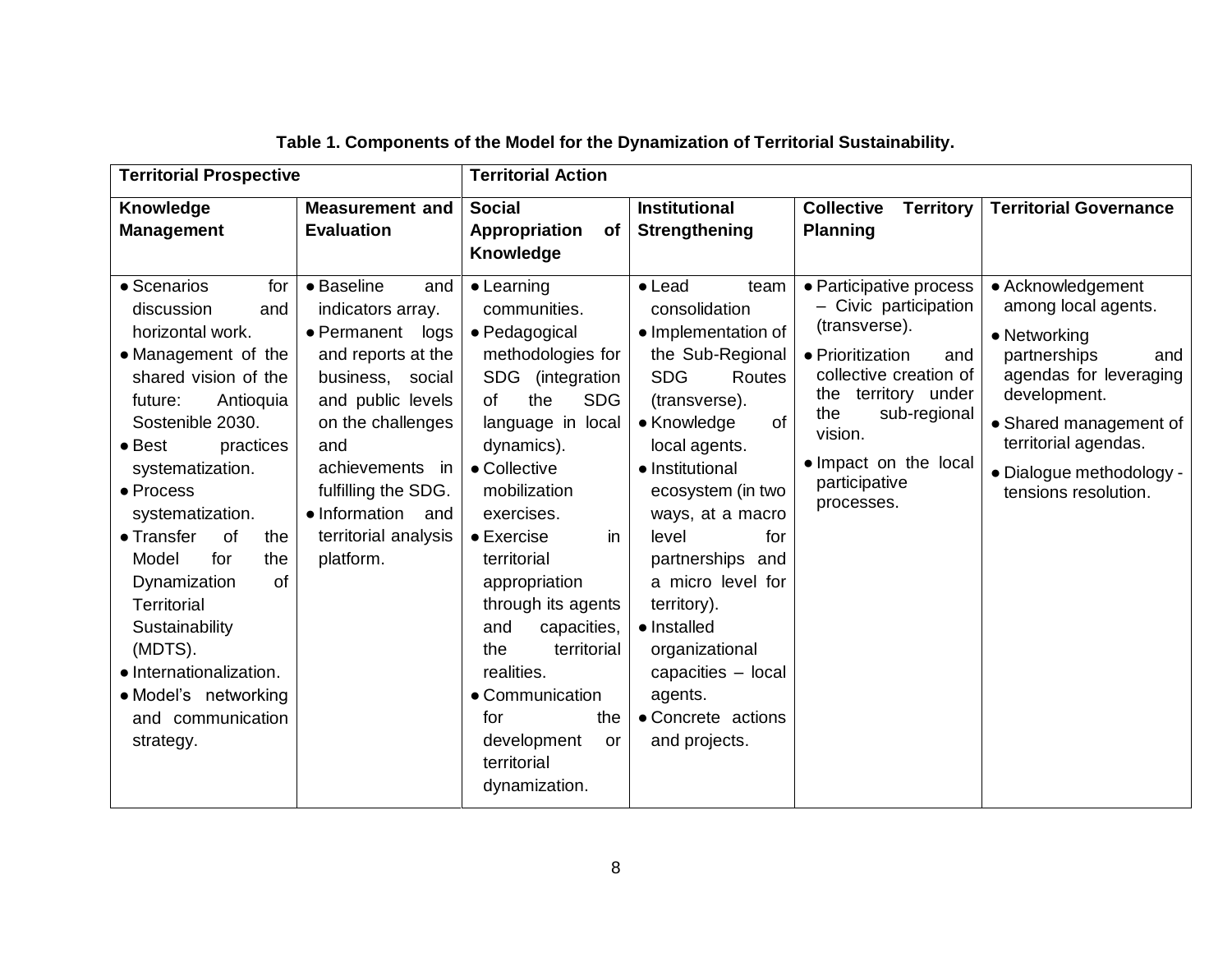## **3. Milestones and pitfalls**

#### *Governance and cross-sectoral collaboration*

In order to achieve its purpose, *Antioquia Sostenible* was born with a focus on collaborative governance, inviting organizations within the public, private, social and academic sectors to get involved in the creation of a collective imaginary for sustainable territorial development. This cross-sectoral collaboration means putting into practice a model of shared coordination, as well as knowledge and capacities exchange, that translates into collegiate decision making.

The members of the lead team offer *Antioquia Sostenible* the capabilities they possess, owing to their nature and organizational purpose, with the purpose of contributing toward achieving the strategic goals of the territorial sustainability model. This sum of capacities has allowed the development of actions in both technical and methodological aspects, the management of partnerships and resources and the creation of practical and academic knowledge during the work sessions orientated towards consolidating mechanisms for mediation and participation that respond to the territorial particularities and the ecosystem of agents. However, this sum of capacities is not enough and the initiative is facing capacity gaps in regards to economic resources for the thorough development of the sustainability model in all of Antioquia's regions.

Articulating the actors in all sectors allows the consolidation of legitimacy and workforce in the subregions where the initiative has been developed. Thus, with the support of ISAGEN in Eastern *Antioquia*, EPM in *Urabá*, the EPM-UNDP partnership in the North and the Northeast and of Comfama, in a transverse way with the economic backing, *Antioquia Sostenible* has deployed the territorial sustainability model recognizing the ecosystem of agents that will dynamize the discussions on development, as well as basing itself on objective indicators and the identification of local best practices. The institutional block behind *Antioquia Sostenible* is a guarantee of continuity, governability and methodological rigor in the interventions. Even though the articulation of multiple agents allows representativity, in reality it implies that the initiative inherits both the friendly and unfriendly sentiments towards the organizations that make part of its lead team and the allied organizations.

The difference between the organizations involved is also evident. Despite performing work collectively, this disparity generates tensions in the relations that are created and two scenarios can be formulated: relations between peer allies vs. relations between ally and operator.

An essential topic in regards to governance is that the organizations currently involved in the initiative are of a private nature, which raises a challenge in terms of multi-sectoral strengthening of the lead team; in other words, the active involvement of the departmental government is crucial for the appropriation, support, visibility, monitoring and evaluation of the model of territorial sustainability, as well as in terms of the financial backing to continue mobilizing agents and dynamizing the discussion on sub-regional development.

### *SDG Localization*

*Antioquia Sostenible*, through its sub-regional allies, has aimed to generate virtuous SDG discussion processes grounded to local realities. This appropriation implies encouraging a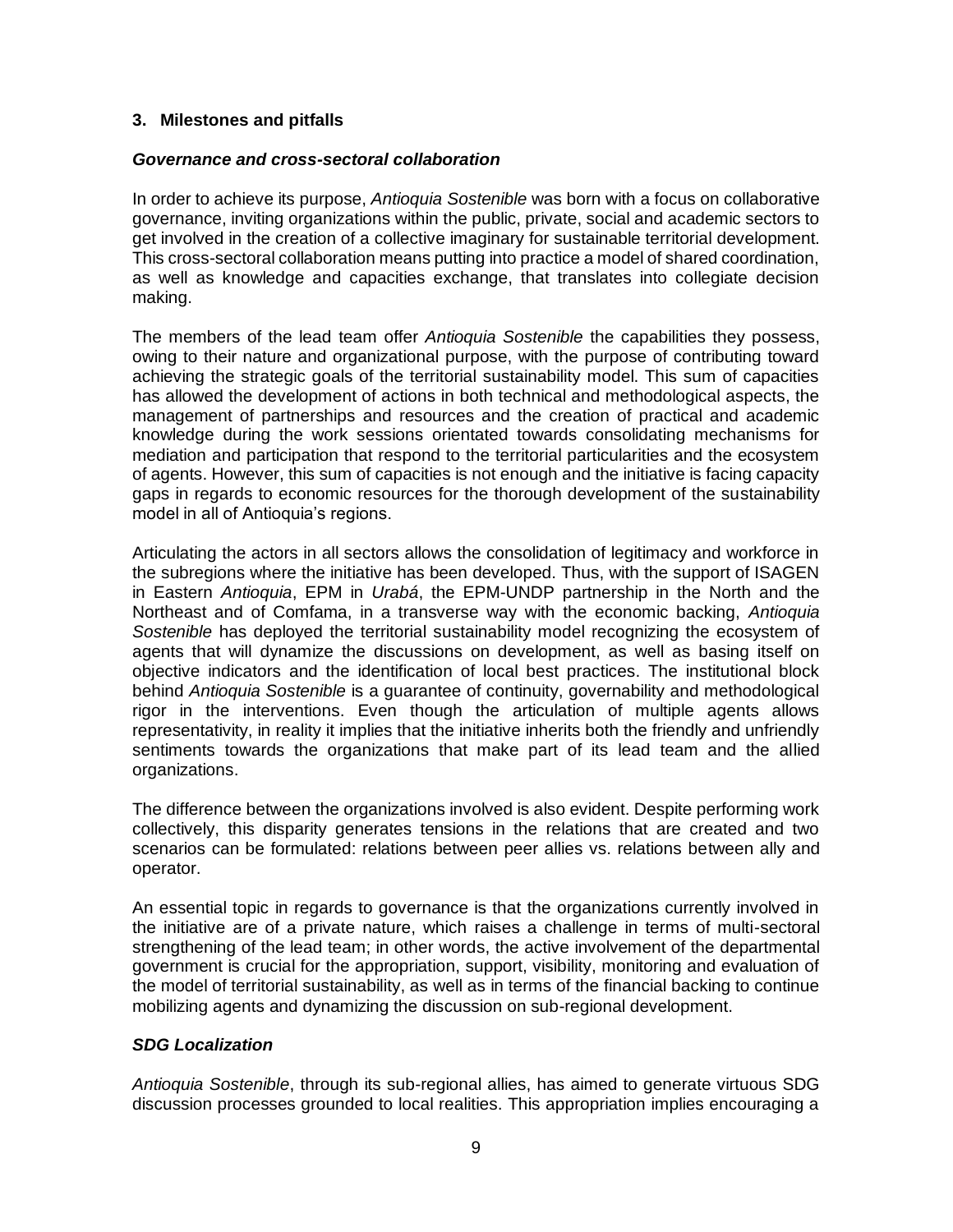conversation and an encounter between the vision and the development proposal for 2030 as well as the local rationales in social, environmental and economic terms.

This localization exercise has multiple dimensions. On the one hand, it implies an understanding of the different territorial realities that are present in the department's nine subregions, acknowledging the centrality exercised on the *Valle de Aburrá* metropolitan area.

On the other hand, SDG localization requires methodological design and development, acknowledging as well as inviting the agents and the fabric of institutional partnerships and understanding the territory through a process of measuring objective indicators aligned with the 17 topics on the agenda. This rather technical aspect allows for a collective creation of visions for 2030, the prioritization of thematic sustainability axes that will guide the strategic action in the different sectors toward the fulfillment of goals and the closure of gaps. The participative exercises aim for the integration of imaginaries and the acknowledgement of the other, both at an individual and institutional level, in the face of what has more relevance and opportunity for articulation.

The results of the multi-sector mediation exercises in the different subregions seek to integrate the indicators' objective information tied to the SDG with the knowledge, perceptions and realities belonging to the groups of interest, thus having a wide outlook of needs and opportunities at a local level. Likewise, the aggregate of local visions allows, in an aggregate way, the establishment of a sub-regional vision projected for 2030.

However, there are challenges for the agenda's localization in the context of territorial analysis based on available information: the SDG indicators at a local level do not exist in some cases or are outdated. Likewise, capturing the sectoral will for achieving the long-term goals is a topic that requires increased community leadership and the initiative's permanence in the dynamization of discussions and of invitations regarding the ecosystem of agents. Finally, the it is key to define the reach of Antioquia Sostenible in territorial terms in the face of focalization, that is to say the initiative must specify if its action framework is at a local level or if it reaches a level of knowledge raising and dynamization at a village level. Much the same way, this reach means defining the level of depth and understanding the relation between what's macro, like the creation of visions for 2030, and the deployment of specific actions in the smallest unit like a corregimiento's village inside a municipality.

### *Replicability*

The process of replicating this initiative in other territories, either within Colombia or in Latin America and the Global South, requires attention to three elements: first, an understanding of the territories; second, the growth model and said model's expansion and, third, the territorial institutional articulation.

The understanding of the territories is associated with a comprehension of each territory's historical progression, as well as the previous planning and intervention processes that have been developed. This kind of initiatives built around sustainable development are not new and are framed in each territory within an accumulative process of initiatives started by others in the past. Thus, previous experiences around these have a powerful influence on the way new ones are developed. Recognizing this matter is of paramount importance.